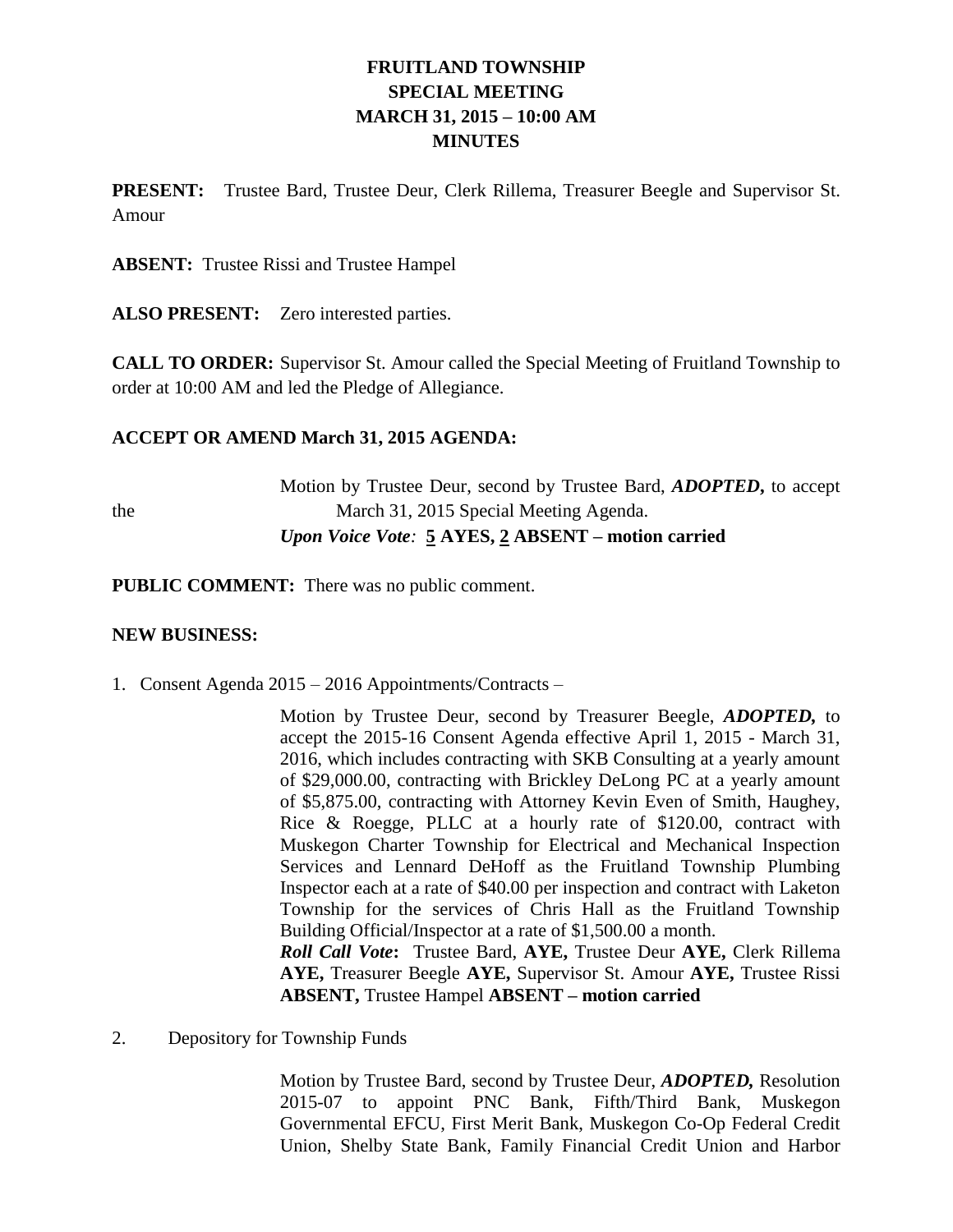#### FRUITLAND TOWNSHIP MARCH 31, 2015 SPECIAL MEETING MINUTES

Light Credit Union as depositories of township funds for fiscal year 2015  $-2016.$ 

*Roll Call Vote***:** Treasurer Beegle **AYE,** Clerk Rillema **AYE,** Trustee Deur **AYE,** Trustee Bard **AYE,** Supervisor St. Amour **AYE** Trustee Rissi **ABSENT,** Trustee Hampel **ABSENT – motion carried**

3. Establish Resolution 2015-08 Work Session and Regular Meeting dates and times of the Board of Trustees, Meeting dates and times for the Planning Commission, Parks & Recreation Commission and Zoning Board of Appeals.

> Motion by Trustee Bard, second by Treasurer Beegle, *ADOPTED,*  Resolution 2015-08 to approve Work Session and Regular Meeting Dates and times for the Board of Trustees, Meeting dates and times for the Planning Commission, Parks & Recreation Commission and Zoning Board Of Appeals for fiscal year 2015 – 2016.

> *Roll Call Vote***:** Trustee Bard, **AYE,** Trustee Deur **AYE,** Clerk Rillema **AYE,** Treasurer Beegle **AYE,** Supervisor St. Amour **AYE,** Trustee Rissi **ABSENT,** Trustee Hampel **ABSENT – motion carried**

4. Establish Resolution 2015-09 Holiday Observance Days

Motion by Trustee Deur, second by Clerk Rillema, *ADOPTED,*  Resolution 2015-09 to approve Holiday Observance Days for Fruitland Township for fiscal year 2015 – 2016. *Roll Call Vote***:** Treasurer Beegle **AYE,** Clerk Rillema **AYE,** Trustee Deur **AYE,** Trustee Bard **AYE,** Supervisor ST. Amour **AYE,** Trustee Rissi **ABSENT, Trustee Hampel ABSENT – motion carried**

5. Citizens Advisory Committee

Motion by Trustee Bard, second by Clerk Rillema, *ADOPTED,*  Resolution 2015-10 to approve that the Citizens Advisory Committees will set their own meeting dates for fiscal year 2015-2016. *Roll Call Vote***:** Trustee Bard **AYE,** Trustee Deur **AYE,** Clerk Rillema **AYE,** Treasurer Beegle **AYE,** Supervisor St. Amour **AYE,** Trustee Rissi **ABSENT,** Trustee Hampel **ABSENT – motion carried**

Supervisor St. Amour tasked the board to come up with potential committees for the next work session.

6. 2014 – 2015 Fiscal Year Budget Amendments/Designated Funds

Motion by Supervisor St. Amour, second by Treasurer Beegle, *ADOPTED,* to accept the Fiscal Year 2014 – 2015 Budget Amendments to each line item and department as presented and place the designated funds from Fiscal Year 2014-2015 from General Fund 101 to Public Roads Fund 120 in the amount of \$162,061.69 and Equipment Replacement Fund 145 in the amount of \$10,000.00.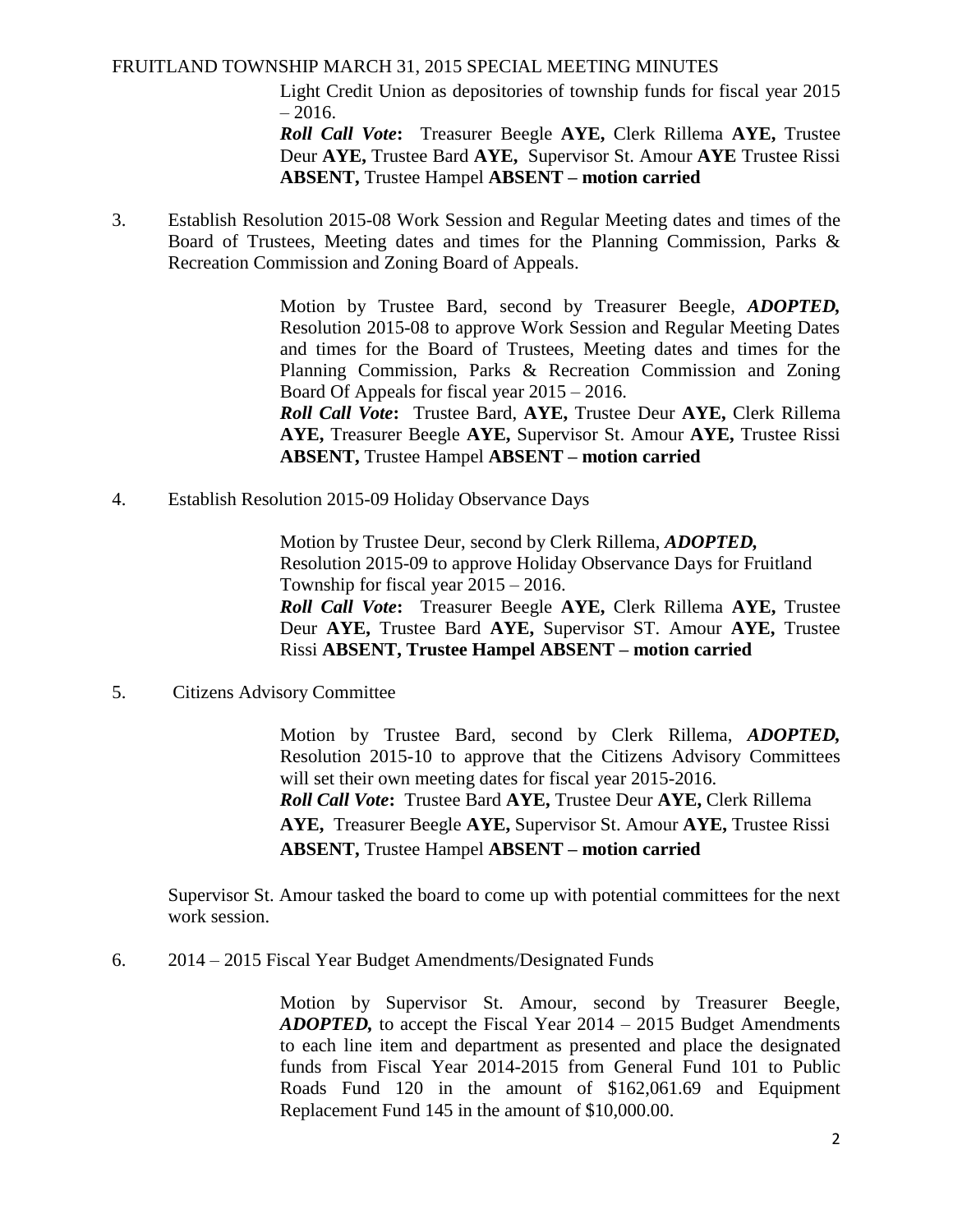#### FRUITLAND TOWNSHIP MARCH 31, 2015 SPECIAL MEETING MINUTES

*Roll Call Vote***:** Trustee Bard **AYE,** Trustee Deur **AYE,** Clerk Rillema **AYE,** Treasurer Beegle **AYE,** Supervisor St. Amour **AYE,** Trustee Rissi **ABSENT,** Trustee Hampel **ABSENT – motion carried**

#### 7. General Appropriations Act Fiscal Year 2015 – 2016

Supervisor St. Amour stated that the 6 year Capital Plan for 2015 – 2021 was completed and presented a balanced budget for Fiscal Year 2015-16.

> Motion by Clerk Rillema, second by Supervisor St. Amour, *ADOPTED,*  Resolution 2015-06 to adopt the General Appropriations Act for Fiscal Year 2015 – 2016. *Roll Call Vote***:** Trustee Bard **NAY,** Trustee Deur **AYE,** Clerk Rillema **AYE,** Treasurer Beegle **AYE,** Supervisor St. Amour **AYE**, Trustee Rissi **ABSENT,** Trustee Hampel **ABSENT – motion carried**

8. 2015/2016 PINS Contract –

Motion by Trustee Bard, second by Trustee Deur, *ADOPTED,* to authorize the Supervisor to sign the 2015-2016 PINS Contract in the amount of \$43,838.53 with the Muskegon County Sheriff's Department. *Roll Call Vote***:** Trustee Bard **AYE,** Trustee Deur **AYE,** Clerk Rillema **AYE,** Treasurer Beegle **AYE,** Supervisor St. Amour **AYE,** Trustee Rissi **ABSENT,** Trustee Hampel **ABSENT – motion carried**

Supervisor St. Amour stated that Lt. Shane Brown of the MCSD will be attending our work session to share information about a potential additional partnership with Laketon Township for additional coverage at a reduced rate.

9. Board/Commissioner Appointments –

Motion by Supervisor St. Amour, second by Trustee Bard, *ADOPTED,* to appoint John Warner and Ina Ray with terms ending 3/31/2018 and appoint Jan Deur and Don Sandel (non-voting) with terms ending 3/31/2016 to the Planning Commission and Penny Larson, Herb Huch, Judy Marcinkowski and Cindy Campeau (alternate) with terms ending 3/31/2018 to the Zoning Board of Appeals.

*Upon Voice Vote:* **5 AYES, 2 ABSENT – motion carried**

10. Board Comments – Trustee Deur attended the quarterly Muskegon County Chapter of the Michigan Township Association meeting on Monday, March 30, 2015. It was poorly attended again and those in attendance were tasked to find out from their fellow board members what could be done to attract a better audience for future meetings. Trustee